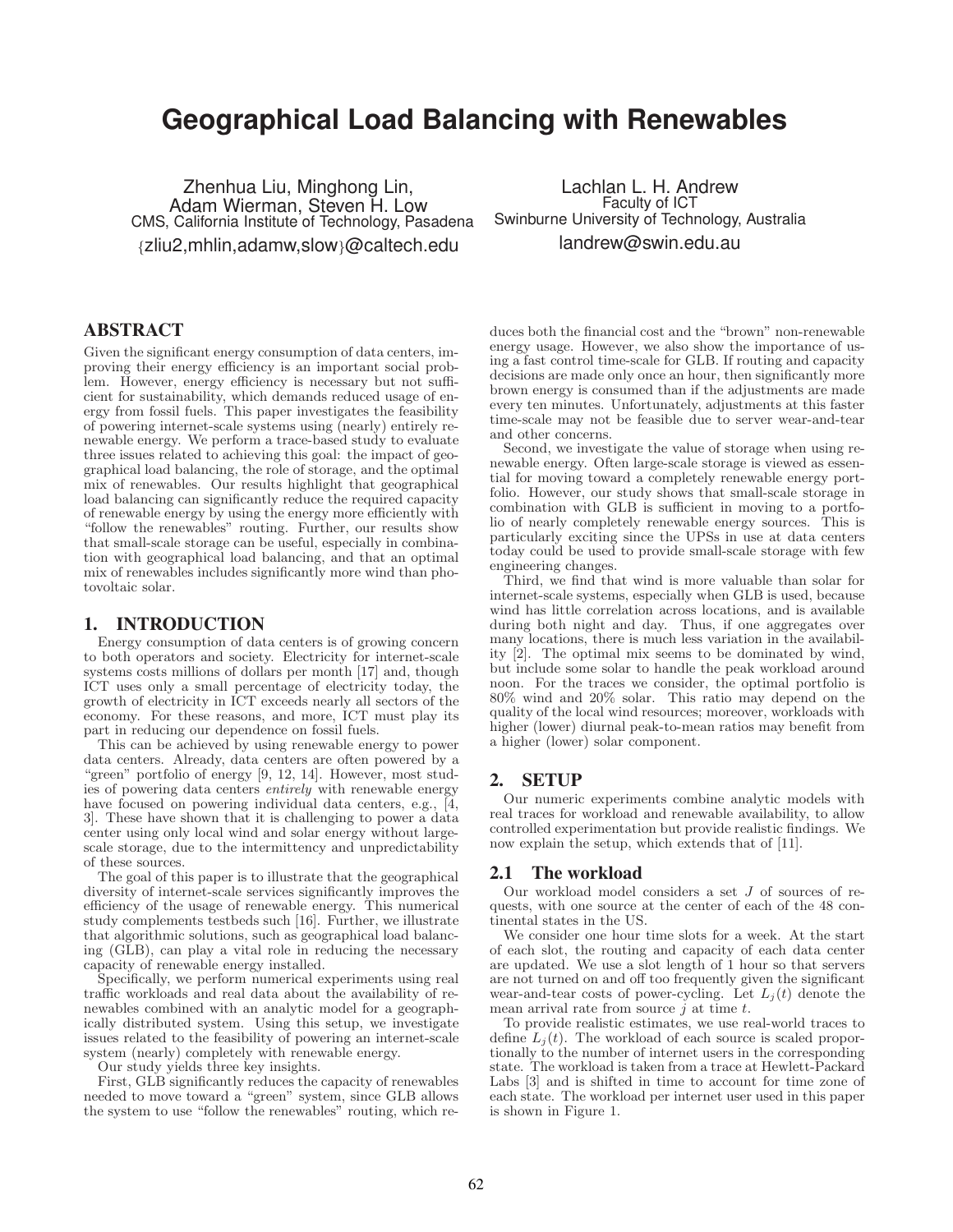

**Figure 1: HP workload trace.**



**Figure 2: Renewable generation for two days.**

#### 2.2 The availability of renewable energy

To capture the availability of wind and solar energy, we use traces of wind speed and Global Horizontal Irradiance (GHI) obtained from [6, 7] that have measurements every 10 minutes for a year. The traces of four states (CA, TX, IL, NC) are illustrated in Figure 2 (GHI is normalized to have average of 1). Note that as "solar", we only consider photovoltaic generation and not solar thermal, because of the significant infrastructure required for solar thermal plants. Since solar thermal plants typically incorporate a day's thermal storage [15], the results would be very different if solar thermal were considered.

These figures illustrate two important features of renewable energy: spatial variation and temporal variation. In particular, we see that wind energy does not exhibit a clearly predictable pattern throughout the day and that there is little correlation across the locations considered. In contrast, solar energy has a predictable peak during the day and is highly correlated across the locations.

In our investigation, we scale the "capacity" of wind and solar. When doing so, we scale the availability of wind and solar linearly, which is suitable when considering scaling the size of the wind farm or solar installation. Throughout, we measure the capacity of renewables as the ratio of the average renewable generation to the minimal energy required to serve the average workload. Thus, a capacity of  $c = 2$  means that the average renewable generation is twice the minimal energy required to serve the average workload. In the following we set capacity to  $c = 2$  by default, but vary it in Figures 5–7.

#### 2.3 The internet-scale system

We model the internet-scale system as a set  $N$  of 10 data centers, placed at the centers of states known to have Google data centers [13], namely California, Washington, Oregon, Illinois, Georgia, Virginia, Texas, Florida, North Carolina, and South Carolina. Data center  $i \in N$  contains  $M_i$  homogeneous servers, where  $M_i$  is twice the minimal number of servers required to serve the peak workload of i under a scheme which routes traffic to the nearest data center. Further, the renewable availability at each data center is defined



**Figure 3: Energy cost as a function of total energy consumption, when the average renewable energy in a one-hour slot is 20.**

by the trace from a nearby location; this was usually within the same state, but in five cases it was a different trace from a nearby state.

The two key control decisions of geographical load balancing are (i) determining  $\lambda_{ij}(t)$ , the amount of traffic routed from source j to data center i; and (ii) determining  $m_i(t) \in$  $\{0,\ldots,M_i\}$ , the number of active servers at data center *i*. The objective is to choose  $\lambda_{ij}(t)$  and  $m_i(t)$  to minimize the "cost" of the system. The cost is the sum of the energy cost and the delay cost (lost revenue), below. We neglect the cost of altering the number of active servers  $m_i(t)$ ; this can be incorporated using an approach similar to that of [10].

#### *2.3.1 Delay cost*

The delay cost captures the lost revenue incurred because of the delay experienced by the requests, where the delay includes both the network delay from source  $j$  to data center i,  $d_{ij}$ , and the queueing delay at i. We model  $d_{ij}$  to be the distance between source and data center, divided by the speed of  $200 \text{ km/ms}$  plus a constant  $(5 \text{ ms})$ , resulting in delay ranging in [5 ms, 56 ms]. We model the queueing delays using parallel  $\dot{M}/G/1/P$ rocessor Sharing queues with the to-<br>tal load  $\lambda_i(t) = \sum_j \lambda_{ij}(t)$  divided equally among the  $m_i(t)$ active servers, each having service rate  $\mu_i = 0.1 \text{(ms)}^{-1}$ . This parameter setting makes the average delay 20 ms when the utilization is 0.5, which is reasonable. Note that this model is not new, and is referred to as the GLB-LIN-Q model in [11].

## *2.3.2 Energy cost*

To capture the effect of integrating renewable energy, we model the energy cost as the number of active servers excluding those that can be powered by renewables. Note that this assumes that data centers operate their own wind and solar generations and pay no marginal cost for renewable energy. Further, it ignores the installation and maintenance costs of renewable generation.

Quantitatively, if the renewable energy available at data center i at time t is  $r_i(t)$ , measured in terms of number of servers that can be powered, then the energy cost is

$$
p_i(m_i(t) - r_i(t))^+ \tag{1}
$$

The  $p_i$  for each data center is constant, and equals to the industrial electricity price of each state in May 2010 [8]. This contrasts with the total power  $p_i m_i$  used typically, e.g., in [11]. Although data center could instead sell the renewable supply to the grid, this will have only a small effect on  $p_i$  in a future dominated by renewable energy; when the renewable supply is high at the data center location, the local spot price of power is also likely to be low.

#### *2.3.3 Storage*

The above formula for the energy cost is simplistic because it assumes the cost is zero if fewer servers are provisioned than the average renewable generation in a time slot. While this is true if one can do "perfect" smoothing of the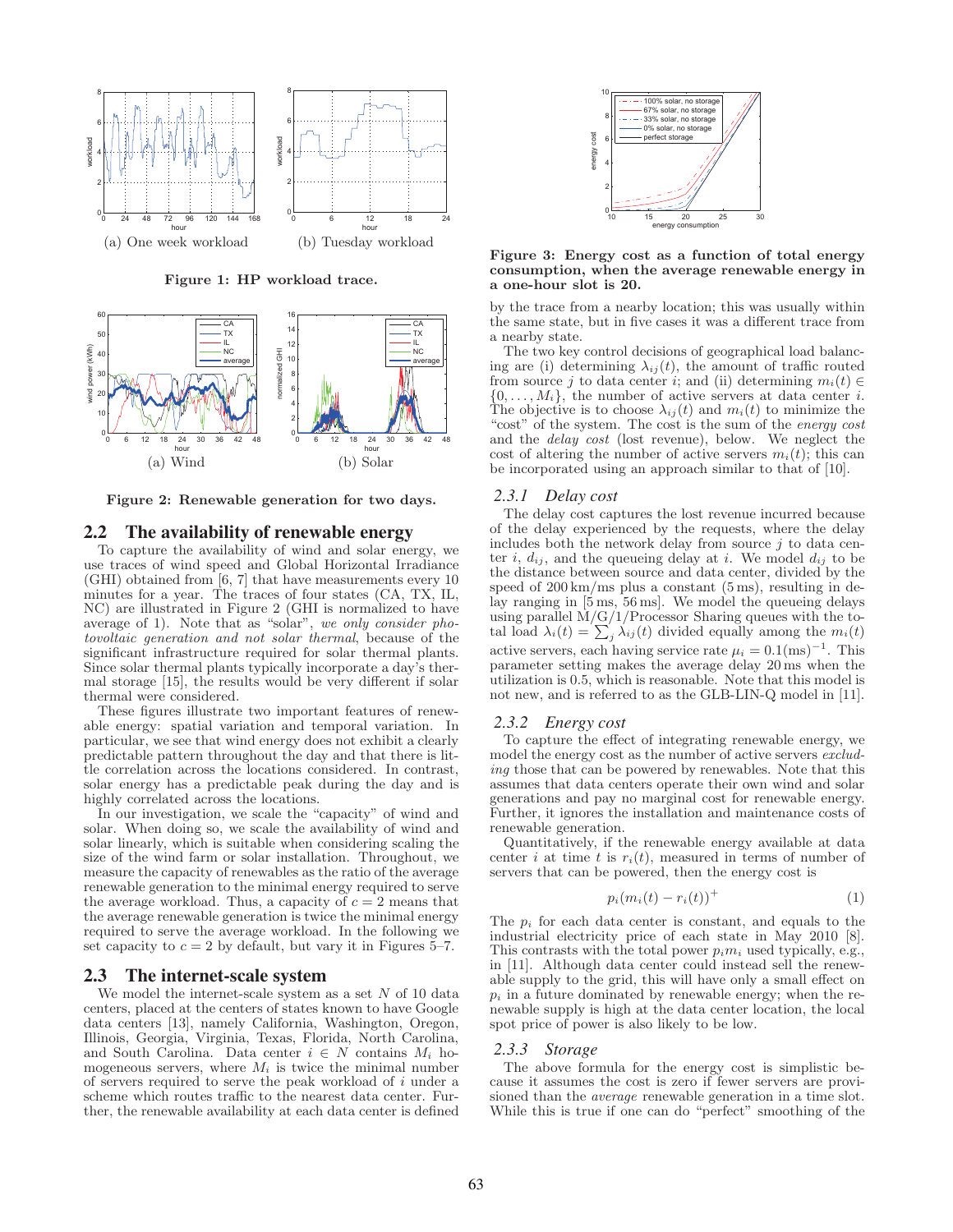renewables using storage, it is not necessarily true in practice. Note that the fluctuations in available power are usually considerably less than the total power draw. For our traces, "perfect" smoothing can be achieved using the amount of storage that can support the whole data center for several minutes. This is feasible, since this amount of storage is provided by currently deployed Uninterruptible Power Supplies (UPSs).

Without storage, there will be some cost incurred due to the variability of renewable availability within a time slot. Here the actual energy cost becomes

$$
\mathbf{E}_{\tau}\left[p_i\left(m_i(t) - r_i(t,\tau)\right)^+\right] \tag{2}
$$

where  $(t, \tau)$  is the sub-slot in time-slot t and  $E_{\tau}(r_i(t, \tau)) =$  $r_i(t)$ . Figure 3 shows several curves for California. The lowest curve is (1), i.e., the price for a system with enough storage to smooth renewable generation over one interval, and the upper ones for  $(2)$ , i.e. the case of no storage, which is derived directly from the renewable traces as described above. The figure illustrates the curves in the case of an average renewable generation of 20 kW with  $p_i = 1$ ,  $\tau = 10$  min, and includes different mixtures of solar and wind. Interestingly, the added cost for not having storage increases as the percentage of solar increases in the renewable portfolio. The figures are almost the same for different  $\mathbf{E}_{\tau}(r_i(t,\tau)).$ 

## *2.3.4 Total cost*

Combining the discussions above, we can now write the total cost for an internet-scale system. In particular, for the case where the data centers have small-scale storage, the cost optimization that the system seeks to solve at time  $t$ becomes:

$$
\min_{\mathbf{m}(t),\lambda(t)} \beta \sum_{i \in N} p_i (m_i(t) - r_i(t))^+
$$
\n
$$
+ \sum_{j \in J} \sum_{i \in N} \lambda_{ij}(t) \left( \frac{1}{\mu_i - \lambda_i(t)/m_i(t)} + d_{ij} \right)
$$
\n(3a)

s.t. 
$$
\sum_{i \in N} \lambda_{ij}(t) = L_j(t), \qquad \forall j \in J \qquad (3b)
$$

 $\lambda_{ij}(t) \geq 0, \qquad \forall i \in N, j \in J \qquad (3c)$ 

$$
0 \le m_i(t) \le M_i, \qquad \forall i \in N \qquad (3d)
$$

$$
\lambda_i(t) \le m_i(t)\mu_i \qquad \qquad \forall i \in N. \tag{3e}
$$

Here  $\beta$  determines the relative importance of energy and delay to the system. In the simulations  $\beta$  is set to 1 by default, but we also vary  $\beta \in [1, 10]$  in Figure 4 to show its impact. Measurements [1] show that a 500 ms increase in delay reduces revenue by  $20\%,$  or  $0.04\%$ /ms. In a system where energy expenditure is 10% of the revenue,  $\beta = 1$  or 10 corresponds to the more conservative values of 0.5 or  $0.05\%$ /ms, respectively.

When data center  $i$  can cheaply serve data from many sources, the upper bound  $m_i(t) \leq M_i$  in (3d) can become binding, then  $\lambda_{ij}(t)$  is strictly between 0 and  $L_i(t)$ .

When data centers have no energy storage, only the energy cost component of the optimization changes from  $(1)$  to  $(2)$ . However, we cannot write the optimization in closed form for that case because the energy cost curves are determined by the renewable energy traces, as shown in Figure 3. To formulate and solve the optimization in this case we use a piecewise-linear approximation of the curves in Figure 3.

#### *2.3.5 Geographical load balancing*

The above sections describe the cost optimization that the internet-scale system seeks to solve; however they do not describe how the system actually performs geographical load

balancing to solve the optimization. In [11], decentralized algorithms are presented, which can be used to achieve the optimal cost in the setting described above. Thus, in this paper we present as "GLB" the routing and capacity provisioning decisions which solve the cost optimization problem. Note that the results do not rely on the algorithms in [11]; they simply consider the optimal allocation.

As a benchmark for comparison, we consider a system that does no geographical load balancing, but instead routes all requests to the nearest data center and optimally adjusts the number of active servers at each location. We call this system 'LOCAL' and use it to illustrate the benefits that come from using geographical load balancing.

# 3. RESULTS

With the setup described in the previous section, we have performed a number of numerical experiments to evaluate the feasibility of moving toward internet-scale systems powered (nearly) entirely by renewable energy. We focus on three issues: (i) the impact of geographical load balancing, (ii) the role of storage, and (iii) the optimal mix of wind and solar.

#### 3.1 The impact of geographical load balancing

Geographical load balancing is known to provide internetscale system operators significant energy cost savings, at the expense of small increases in network delay due to the fact that requests can be routed to where energy is cheap or renewable generation is high. This behavior is illustrated in Figure 4, which shows the average cost and delay under GLB versus LOCAL as the cost  $(\beta)$  of brown energy relative to delay is increased. The novelty of Figure 4 is in (a), which shows the reduction in consumption of brown energy. This illustrates that the reduction in brown consumption is significantly larger even than the reduction in cost, and that it is significant even when energy is cheap  $(\beta$  is small).

Next, we consider Figure 5, which illustrates the differences between LOCAL and GLB as a function of the capacity of renewable energy. Interestingly, Figure 5 highlights that when there is little capacity of renewables, both GLB and LOCAL can take advantage of it, but that as the capacity of renewables increases GLB is much more efficient at using it. This is evident because of the significantly lower brown energy consumption of GLB that emerges at capacities  $\zeta$ 1.5. Figure 5 also illustrates that increased capacity provides significant reductions in both the total cost and the average delay under both GLB and LOCAL.

Finally, let us consider the effect that GLB has on capacity provisioning of renewable energy. Figure 6 illustrates the capacity of solar and wind necessary to achieve certain brown energy reduction targets. We see in (a) that, under LOCAL, the capacity of renewables necessary to hit an 85% reduction of brown energy is extreme. However, in (b) we see that the use of GLB can provide significant reductions due to its more efficient use of the renewable capacity. If energy is expensive  $(\beta = 10)$ , then the required capacity is nearly viable.

The discussion above highlights that GLB can be extremely useful for the adoption of renewable energy into internetscale systems. There are certainly challenges that remain for the design of GLB. One particularly important challenge is that of adjusting the routing and capacity decisions at a fast enough time scale to react to the availability of renewable energy. In particular, the plots we have described so far use a control time-scale of 1 hour. If this control time-scale is slower, or if information about the availability of renewable energy is stale, then the benefits provided by GLB degrade, as illustrated in Figure  $6(c)$ . This highlights the importance of reducing the energy and wear-and-tear costs of switching servers into and out of active mode, since it is the magnitude of these costs that most often limits the control time-scale.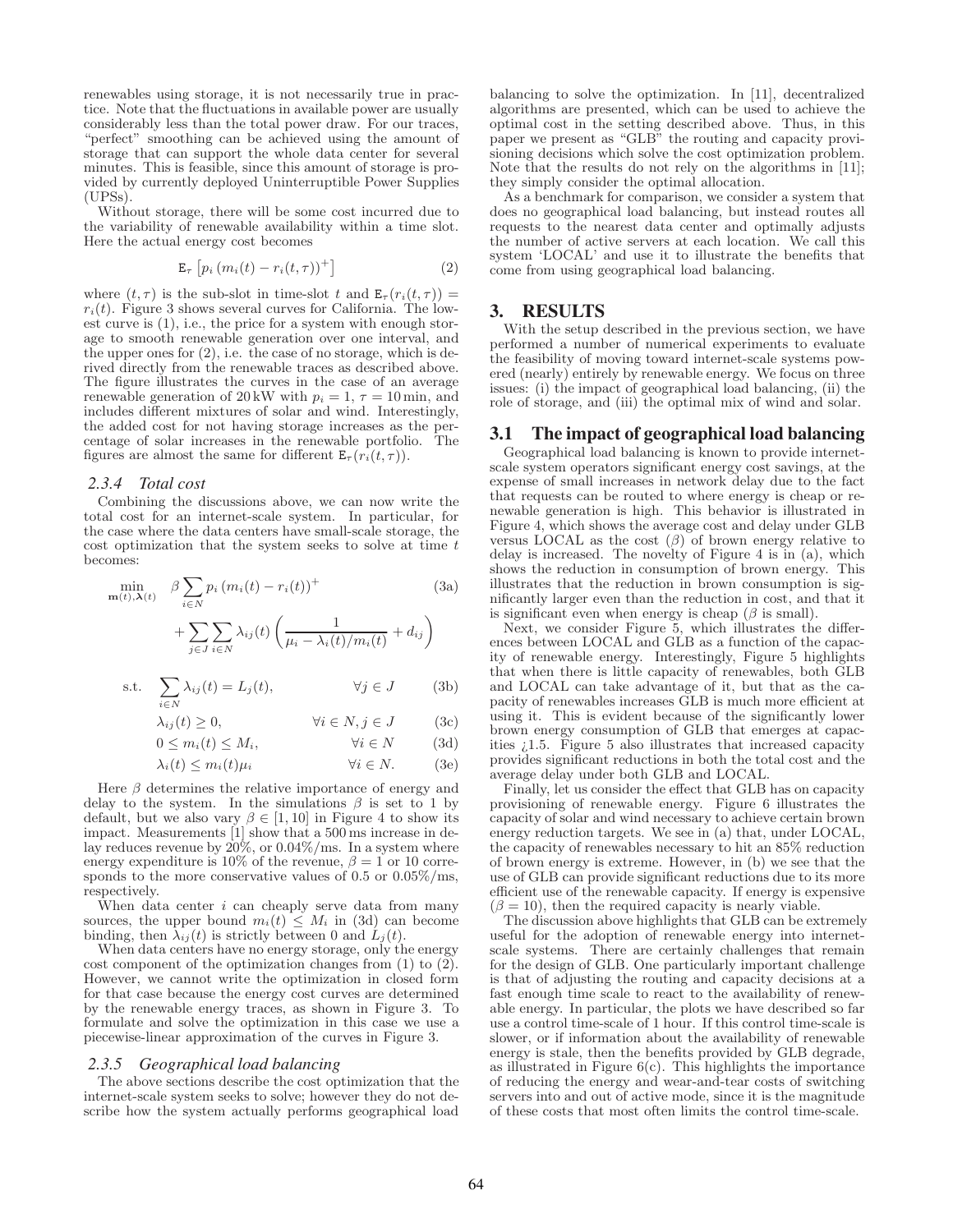

**Figure 4: Comparison of GLB and LOCAL as a function of** β**. The renewable capacity is 2. The dashed line is the same setting except with storage.**



**Figure 5: Comparison of GLB and LOCAL with different renewable capacities and** β = 10**. The dashed line is the same setting except with storage.**

# 3.2 The role of storage

In addition to GLB, another important tool to aid the incorporation of renewable energy into internet-scale systems is storage, e.g. UPSs. In this paper, we limit our consideration to small-scale storage, which is only able to power the data center over the time-scale of a few minutes. This is due to the opportunity provided by the UPSs already available in data centers today, and due to the fact that the cost of large scale storage is prohibitive at this point.

Throughout Figures 4, 5,  $6(a)$ ,  $6(b)$ , and 7, the impact of storage can be seen through the difference between the corresponding dashed and solid lines. A few trends that are evident in these plots are the following: (i) storage becomes more valuable with either higher capacities of renewables, i.e.,  $\lambda$ , 1.5, or larger  $\beta$ ; and (ii) storage plays a more significant role under GLB than under LOCAL. Both points are clearly illustrated in Figures 4 and 5, and Figure 5 also highlights that storage allows brown energy consumption to be almost completely eliminated when using GLB.

# 3.3 The optimal renewable portfolio

We now move to the question of what mix of solar and wind is most effective. A priori, it seems that solar may be the most effective, since the peak of solar availability is closely aligned with that of the data center workload. However, the fact that solar is not available during the night is a significant drawback. Also, once GLB is used, it becomes possible to aggregate wind availability across geographical locations. This provides significant benefits because wind availability

is not correlated across large geographical distances, and so when aggregated, the availability smoothes considerably, as illustrated in Figure 2(a). As a result, it seems that wind should be quite valuable to internet-scale systems.

Our results lend support to the discussion above. As illustrated in Figures 6 and 7, the optimal renewable portfolio for brown energy reduction is around 80% wind, and extra solar capacity provides little benefit beyond that point, in keeping with the findings of [5]. More specifically, Figure 7 shows the brown energy usage as a function of the fraction of energy coming from wind, for three values of total generating capacity, c. Keeping c fixed implicitly assumes that the cost per kWh of solar and wind installation are equal.

Interestingly, this optimal portfolio is robust to many factors including storage, renewable capacity, and even whether the system seeks to optimize brown energy consumption, total cost, or average delay. This last point is important, since it highlights that the system operators' goal is aligned with both the users' experience and society's interest. However, the optimal portfolio is affected by the workload, specifically, the peak-to-mean ratio. For large diurnal peak-to-mean ratios the optimal portfolio can be expected to use a higher percentage of solar. Another interesting direction is to include seasonal effect [5], e.g., during summer the solar supply is higher and wind supply is lower, and the cooling power demand is higher.

# 4. CONCLUSIONS

This paper performs a trace-based study to investigate the